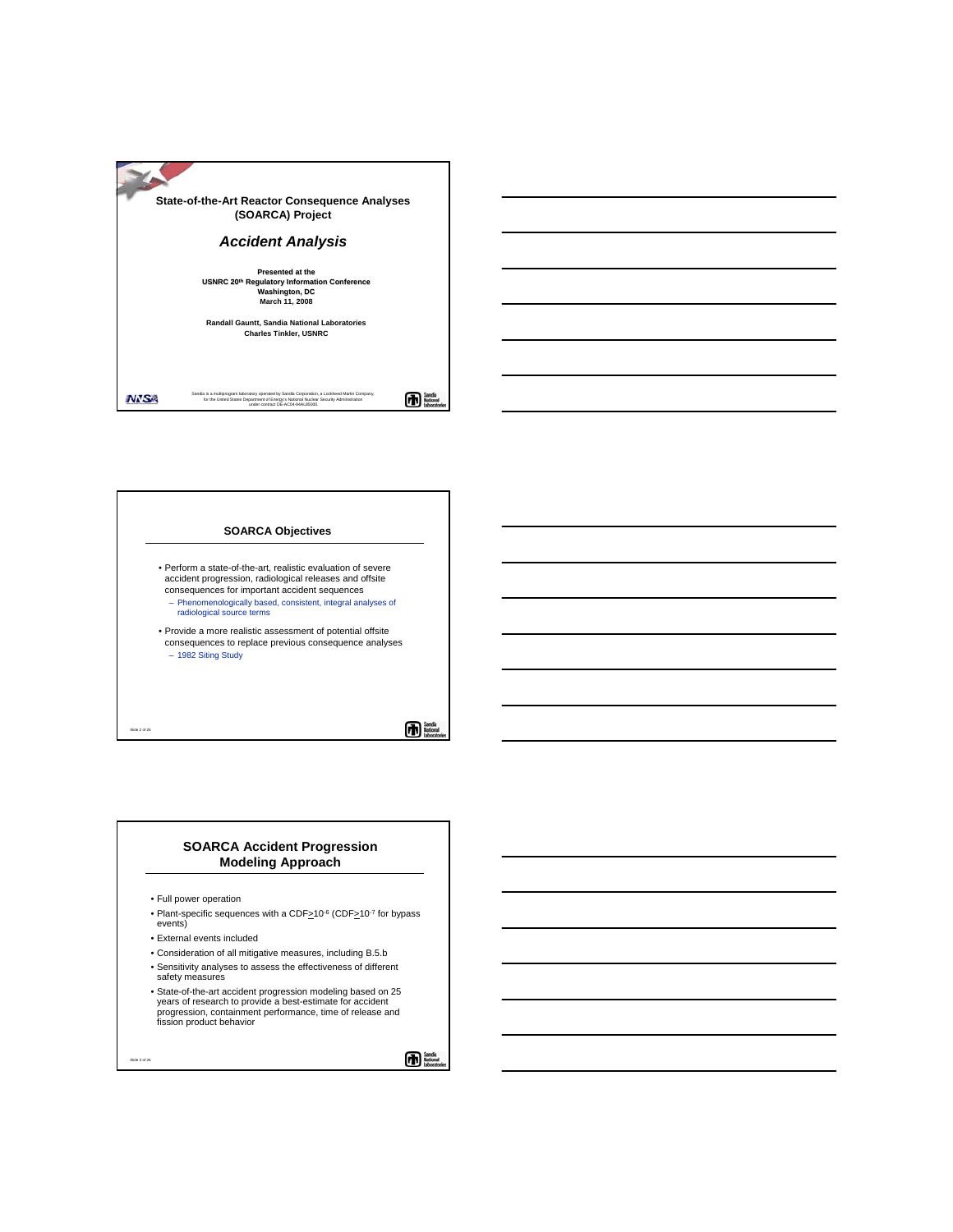### **1982 Siting Study**

- Evaluated potential consequences relevant to generic siting criteria
- Used hypothesized, generalized, source term categories
	- Based on limited knowledge and bounding rationale
	- Uncoupled from specific plant design or specific sequences
- Consequences dominated by
	- Source term magnitude and timing
	- Population density
	- Emergency response

Slide 4 of 26

角體

### **Radiological Source Terms**

- 1982 Siting Study results were dominated by the SST1 source term
	- Loss of safety features
	- Large FP release from core
	- Severe early reactor and containment failure or bypass
- 1982 SST1 characterization (magnitude, timing and frequency) reflected then state of understanding and modeling
- Early containment failure modes contemporaneously cited included alpha mode (steam explosion) failure, direct containment heating, hydrogen combustion
- Research and plant improvements over 25 years have dramatically altered our view of the early failure modes

Slide 5 of 26



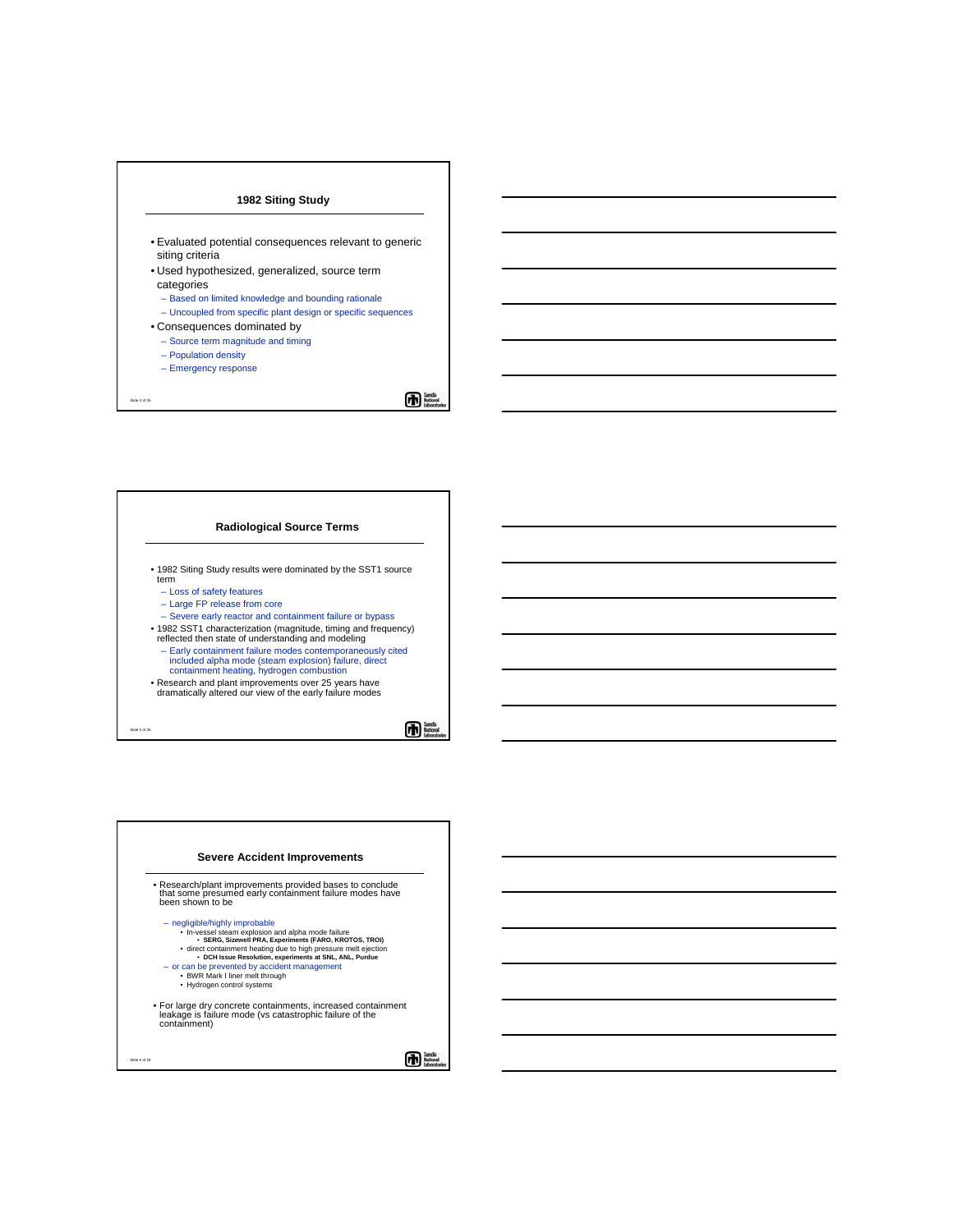### **Preliminary SOARCA Findings**

- No sequences could be identified which resemble the characteristics of the dominant sequence from the 1982 study sequences
	- Sequences which were identified have lower frequencies than that assigned to SST1 in 1982 study
- All sequences identified could be prevented or significantly mitigated by existing or recently developed plant improvements
- Important to realistically treat plant features/capabilities and include in probabilistic assessments
- Confirmed by MELCOR analyses and served as the basis for evaluating plant/operator response including the TSC

Slide 7 of 26

雨蟹

#### **Preliminary SOARCA Findings**

- Containment failure or bypass sequences are still identified in some plant specific PRA but even in those instances severity of conditions are significantly reduced
	- Reactor vessel lower head failure delayed even for the most severe (and most remote) of sequences (~ 7- 8 hrs) and much delayed for more likely severe sequences ( ~20+ hrs)
	- Bypass events are delayed beyond timing of SST1, bypass events also reflect scrubbed releases due to submergence of break (consistent, mechanistic modeling) or fission product deposition in the system piping
- These conditions while identified as important in current/past PRA, may now be considered to be more amenable to mitigation because of timing (revealed by integral analyses) and plant capabilities

Slide 8 of 26

Slide 9 of 26

## **The Sands**<br>Mation

### **Preliminary SOARCA Findings**

| . Without those mitigation strategies, sensitivity studies indicate |
|---------------------------------------------------------------------|
| a radiological release fraction which is significantly smaller      |
| than earlier studies.                                               |

• Unmitigated sensitivities also result in a delayed release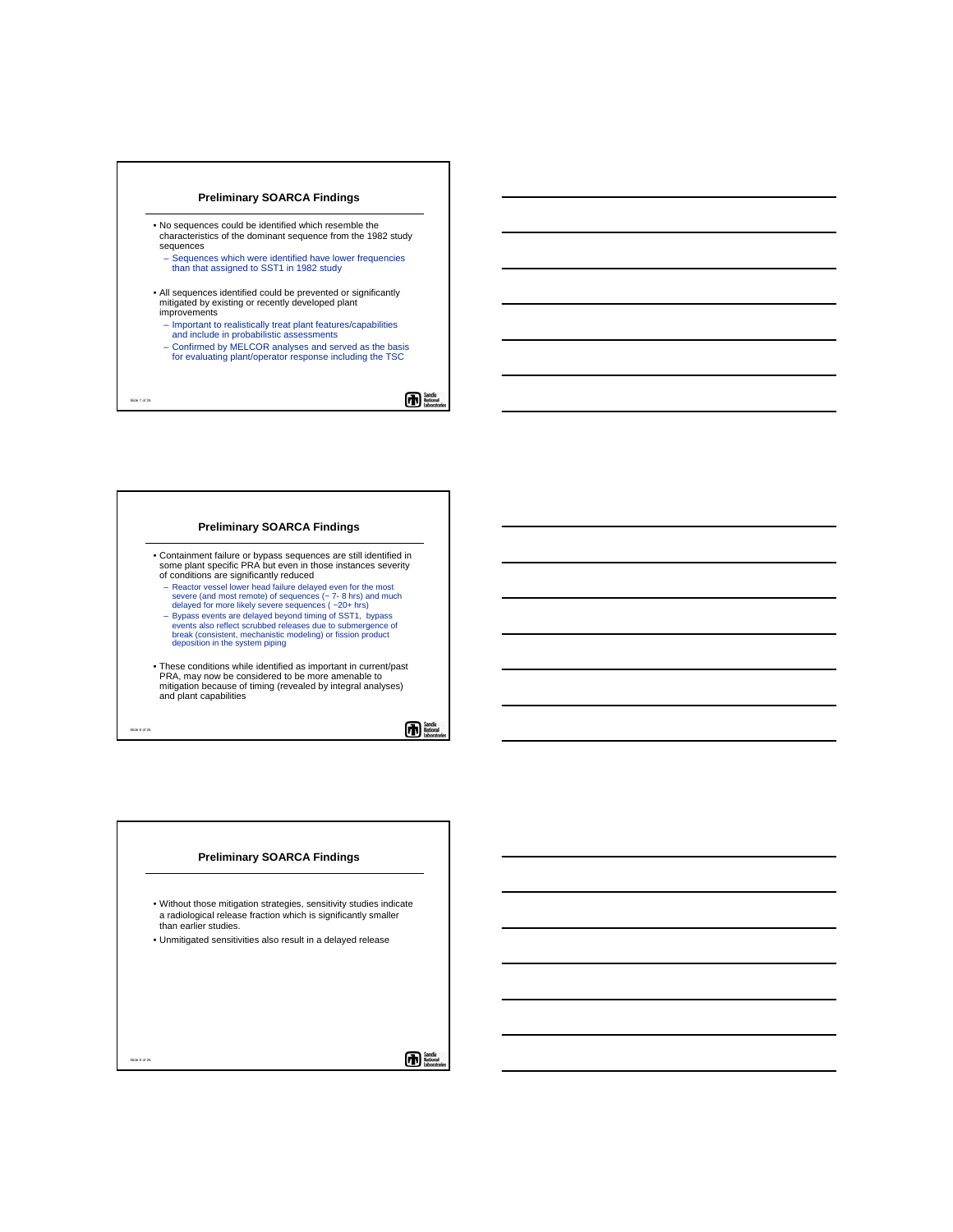#### **Peach Bottom Atomic Power Station Emergency (B.5.b) Equipment**

- Portable power source for SRVs and level indication
- Manual operation of RCIC without dc power

Slide 10 of 26

- Portable diesel driven pump (250 psi, 500 gpm) to makeup to RCS, drywell, CST, Hotwell, etc. and provide external spray
- Portable air supply to operate containment vent valves
- Off-site pumper truck can be used in place of portable diesel driven pump

 $\mathbf{\Phi}^*$ 

# **Peach Bottom Atomic Power Station Long-term Station Blackout Without Mitigation** Without B.5.b mitigation – Accident progression Core uncovery in 9 hrs Core damage in 10 hrs<br>RPV and containment failure in 20 hrs, start of radioactive release, (liner<br>- melt-through or containment head flange leakage)<br>Time between start of evacuation and radioactive release: ~17 hrs – Offsite radioactive release is relatively small 1 – 4 % release of volatiles, except noble gases Release is much less severe than 1982 Siting Study – Accident progression timing and emergency evacuation significantly reduce potential consequences Sanda<br>Nation Slide 11 of 26



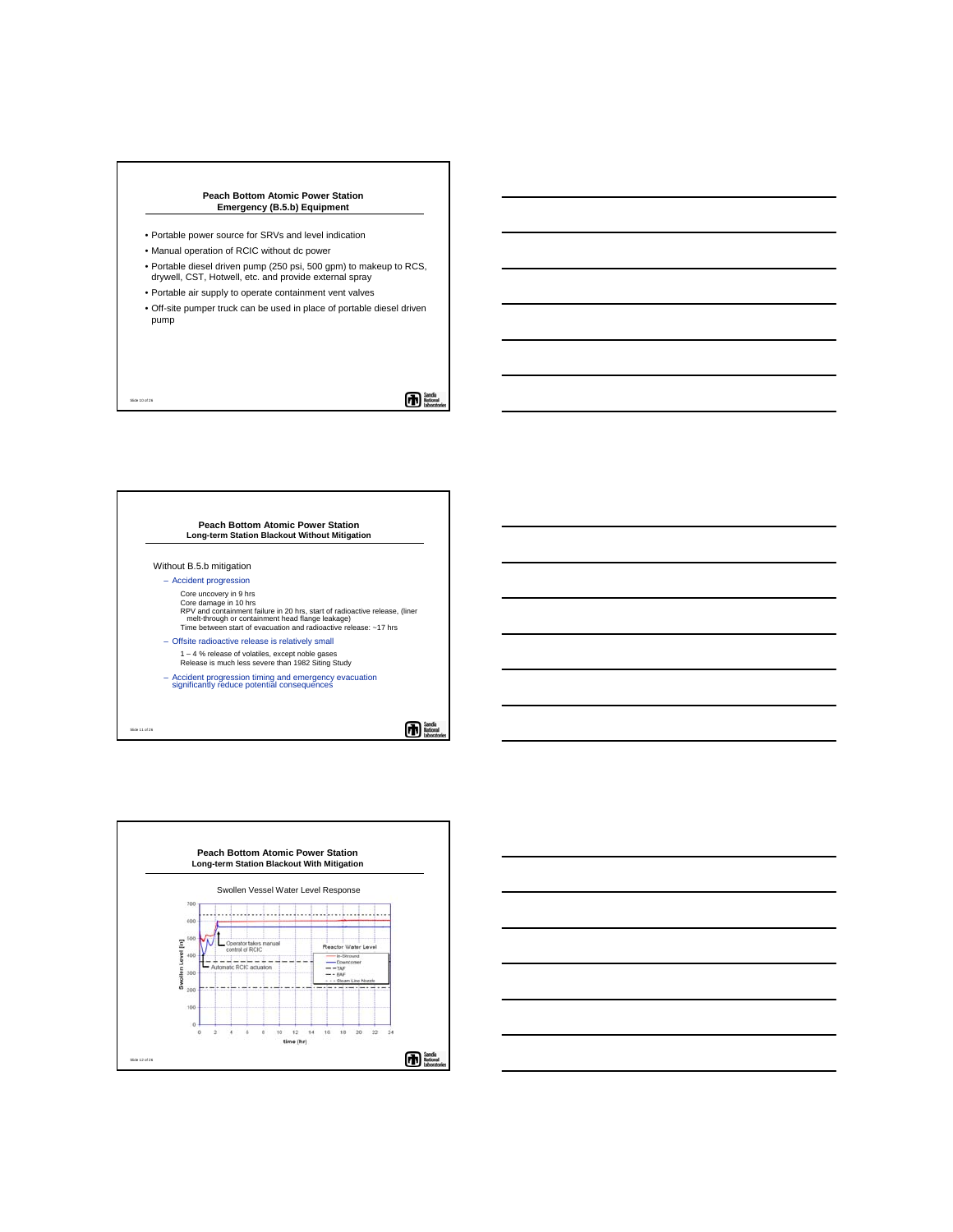

- B.5.b measures have potential to prevent or significantly delay core damage
- Without B.5.b mitigative measures

Slide 13 of 26

- Releases are significantly lower than 1982 study
- Releases can be significantly delayed
- Accident progression timing (long time to core damage and containment failure) and mitigative measures significantly reduce the potential for core damage and/or containment failure

 $\bm{\Phi}$ 







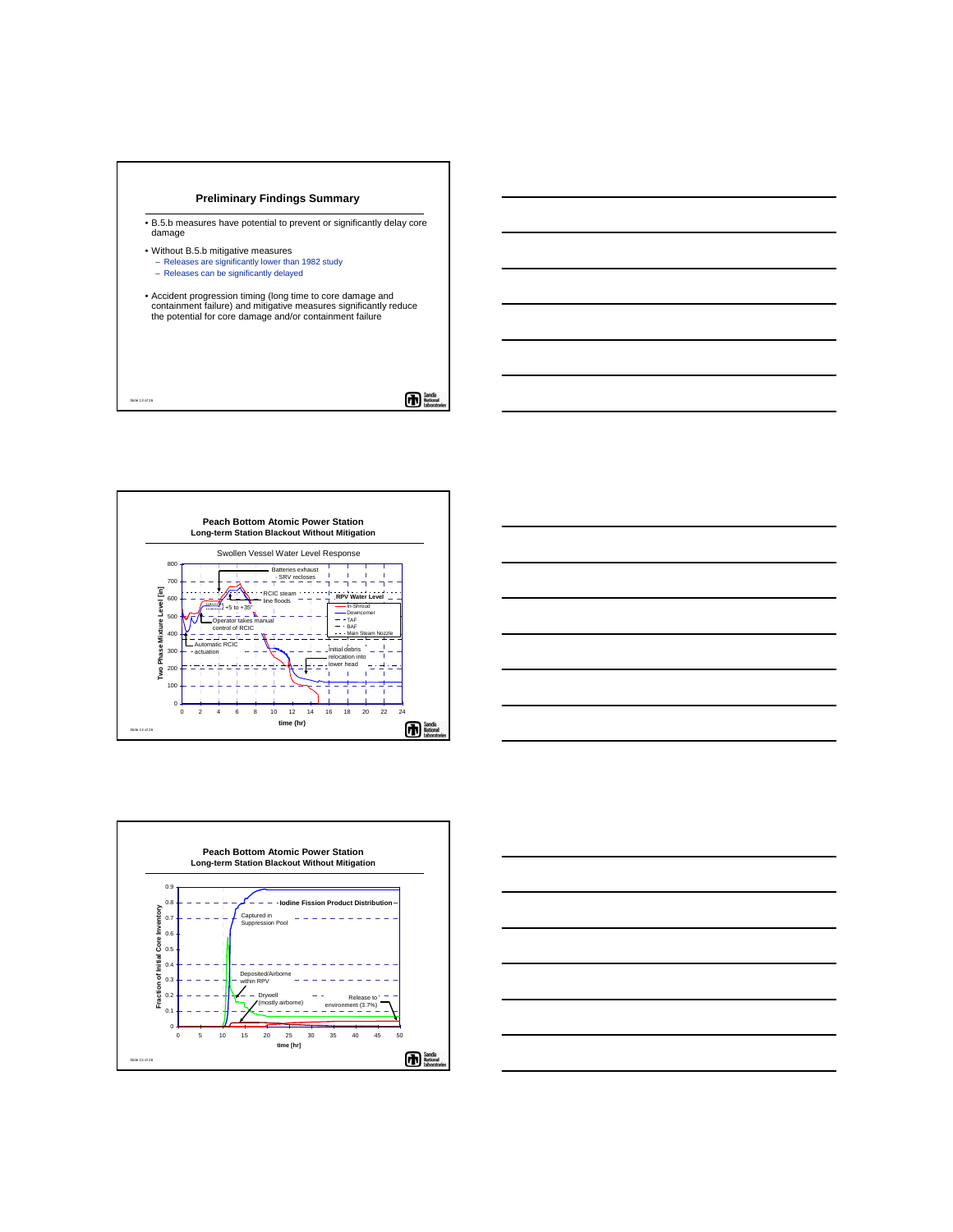



### **Surry Nuclear Station Emergency (B.5.b) Equipment/Procedures**

- 2 diesel-driven high-pressure skid-mounted pumps for injecting into the RCS
- 1 diesel-driven low-pressure skid-mounted pump for injecting into steam generators or containment
- Portable power supply for restoring indication
- Portable air bottles to operate SG PORVs
- Manual operation of TDAFW

Slide 17 of 26

• Spray nozzle (located on site fire truck) for scrubbing fission product release

Sandia<br>National<br>Indonesia



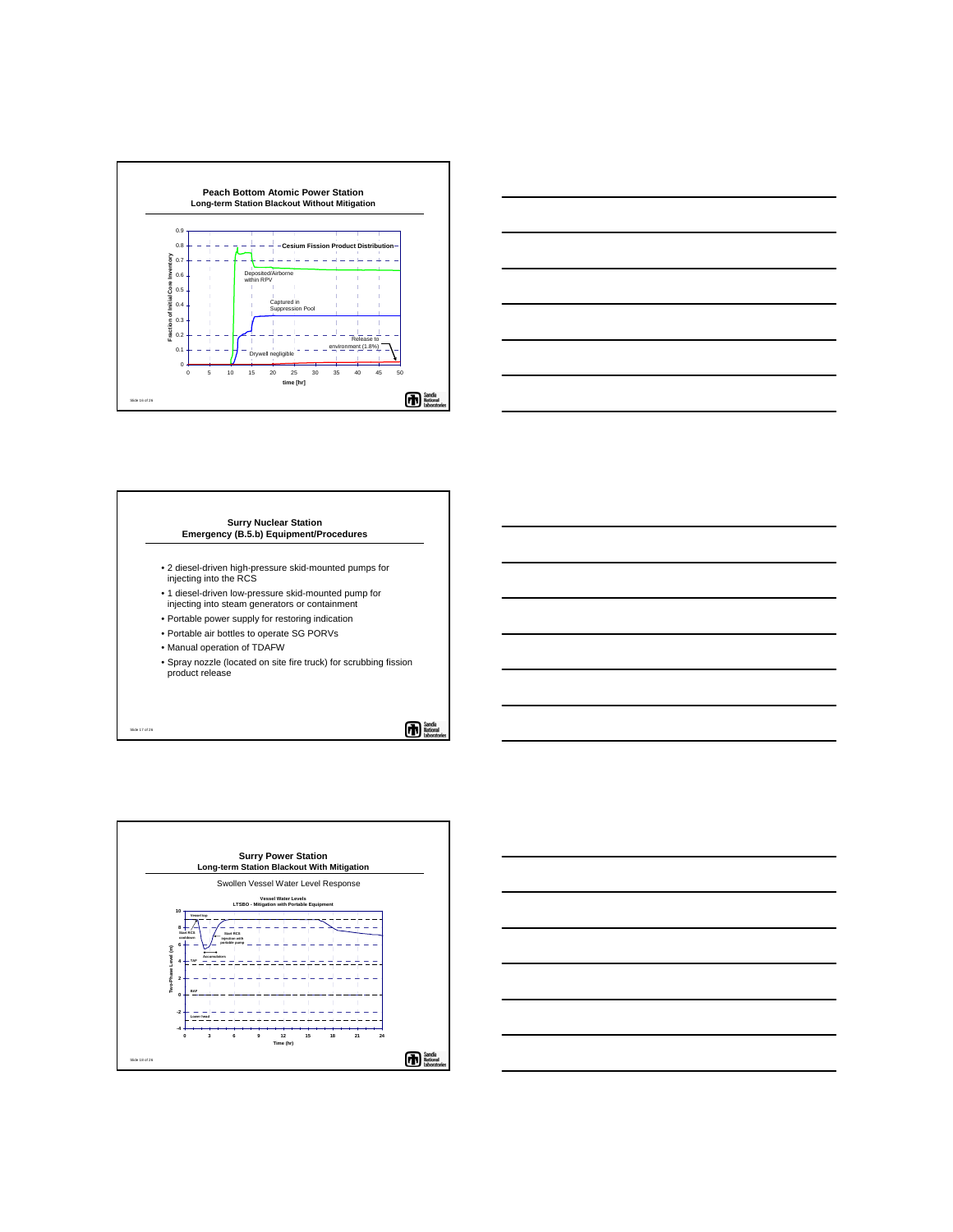









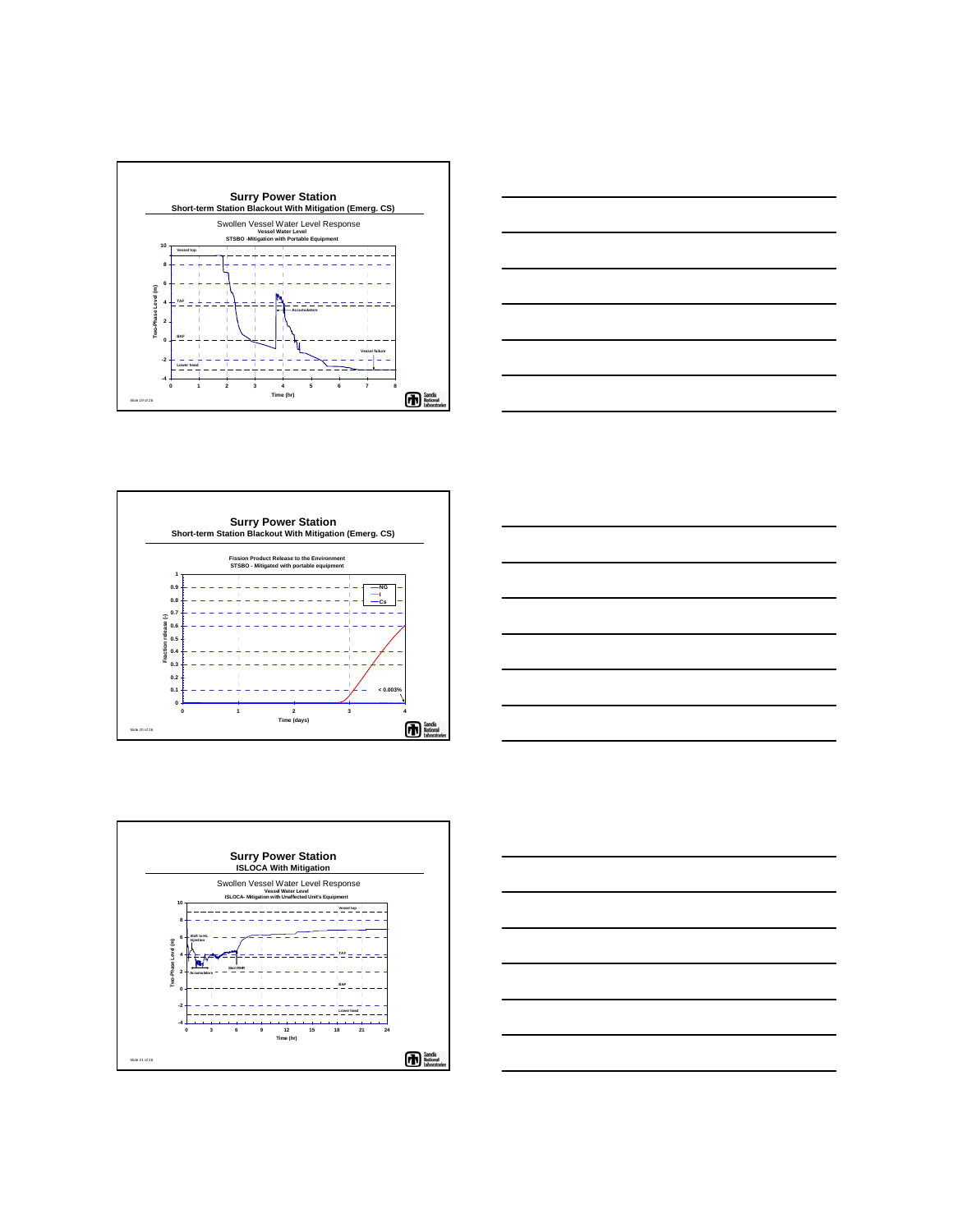







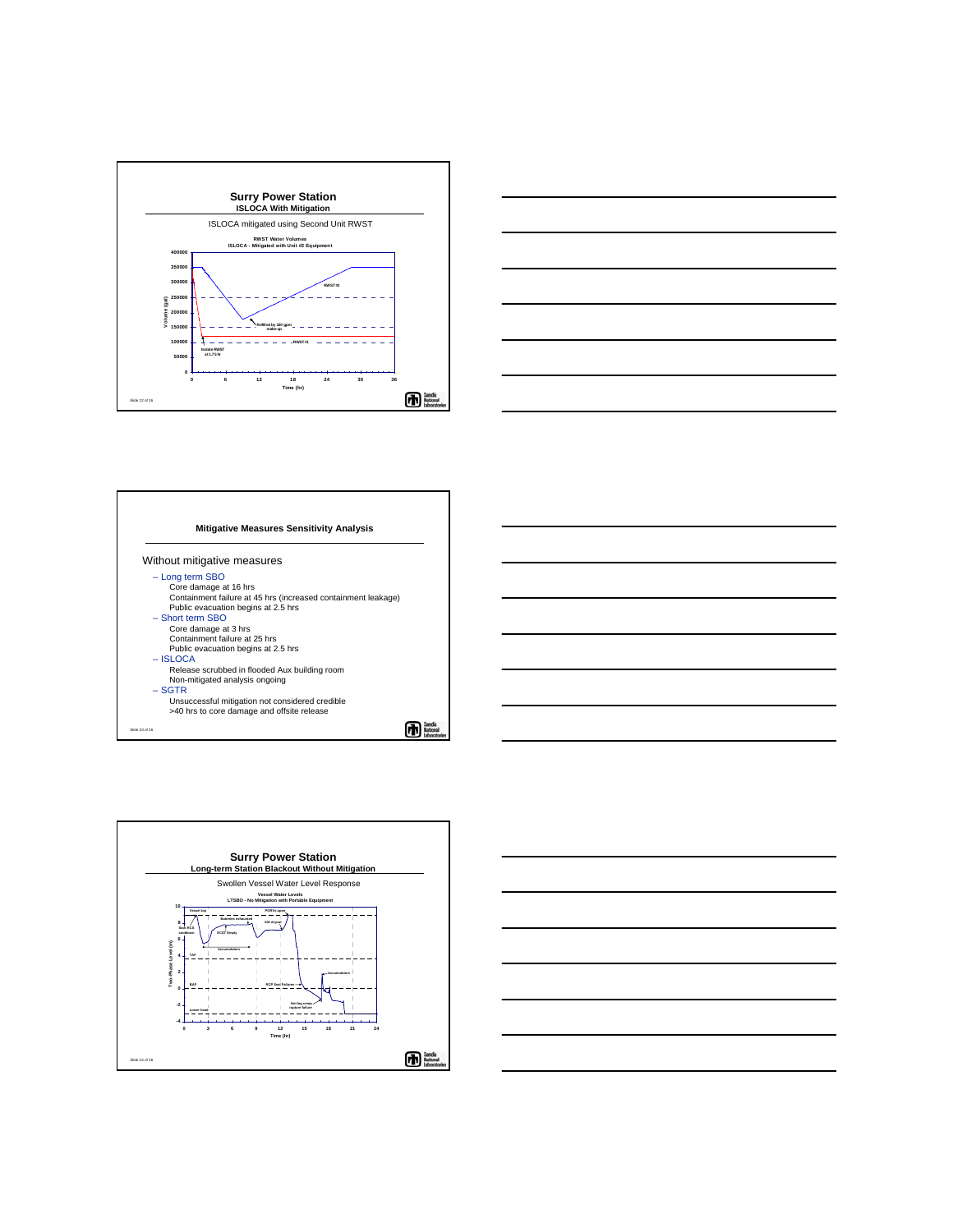



![](_page_8_Figure_2.jpeg)

![](_page_8_Figure_3.jpeg)

![](_page_8_Figure_4.jpeg)

![](_page_8_Figure_5.jpeg)